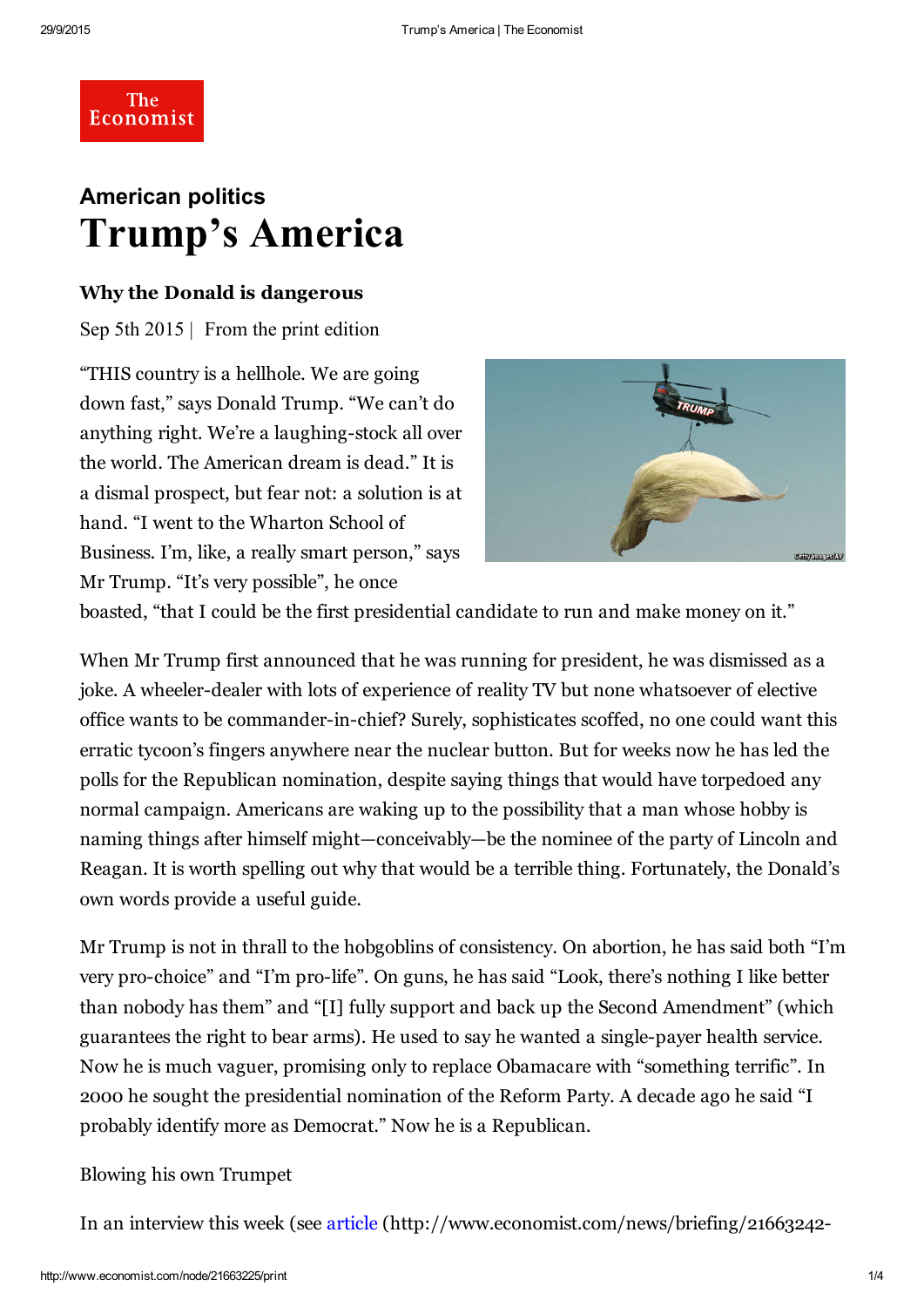#### 29/9/2015 Trump's America | The Economist

republican-party-regularly-sees-insurgents-its-primaries-self-funding-one-who-seems) ) The Economist asked Mr Trump why Republican voters seem willing to give him a pass on so many issues they normally hold dear. He took this to be a question about religion, since he is not much of a churchgoer and struggles to cite a single verse from Scripture. "I'm strongly into the Bible, I'm strongly into God and religion," he declared. But within a few seconds he appeared to grow bored with the topic and switched to talking about how he has "a net worth of much more than \$10 billion" and "some of the greatest assets in the world", including the Trump Tower, the Trump Turnberry golf resort, and so on.



Choice quotes from The [Economist's](http://www.economist.com/blogs/graphicdetail/2015/09/daily-chart-2) interview with Donald Trump (http://www.economist.com/blogs/graphicdetail/2015/09/daily-chart-2)

On one domestic issue, to be fair, he has staked out a clear, bold position. Alas, it is an odious one. He wants to build a wall on the Mexican border and somehow make Mexico pay for it. He would deport all 11m immigrants currently thought to be in America illegally. Apart from the misery this would cause, it would also cost \$285 billion, by one estimate—roughly \$900 in new taxes for every man, woman and child left in Mr Trump's America. This is necessary, he argues, because Mexican illegal immigrants are "bringing drugs. They're bringing crime. They're rapists." Not only would he round them all up; he would also round up and expel their children who were born on American soil and are therefore American citizens. That this would be illegal does not bother him.

His approach to foreign affairs is equally crude. He would crush Islamic State and send American troops to "take the oil". He would "Make America great again", both militarily and economically, by being a better negotiator than all the "dummies" who represent the country today. Leave aside, for a moment, the vanity of a man who thinks that geopolitics is no harder than selling property. Ignore his constant reminders that he wrote "The Art of the Deal", which he falsely claims is "the number-one-selling business book of all time". Instead, pay attention to the paranoia of his worldview. "[E]very single country that does business with us" is ripping America off, he says. "The money [China] took out of the United States is the greatest theft in the history of our country." He is referring to the fact that Americans sometimes buy Chinese products. He blames currency manipulation by Beijing, and would slap tariffs on many imported goods. He would also, in some unspecified way, rethink how America protects allies such as South Korea and Japan, because "if we step back they will protect themselves very well. Remember when Japan used to beat China routinely in wars?"